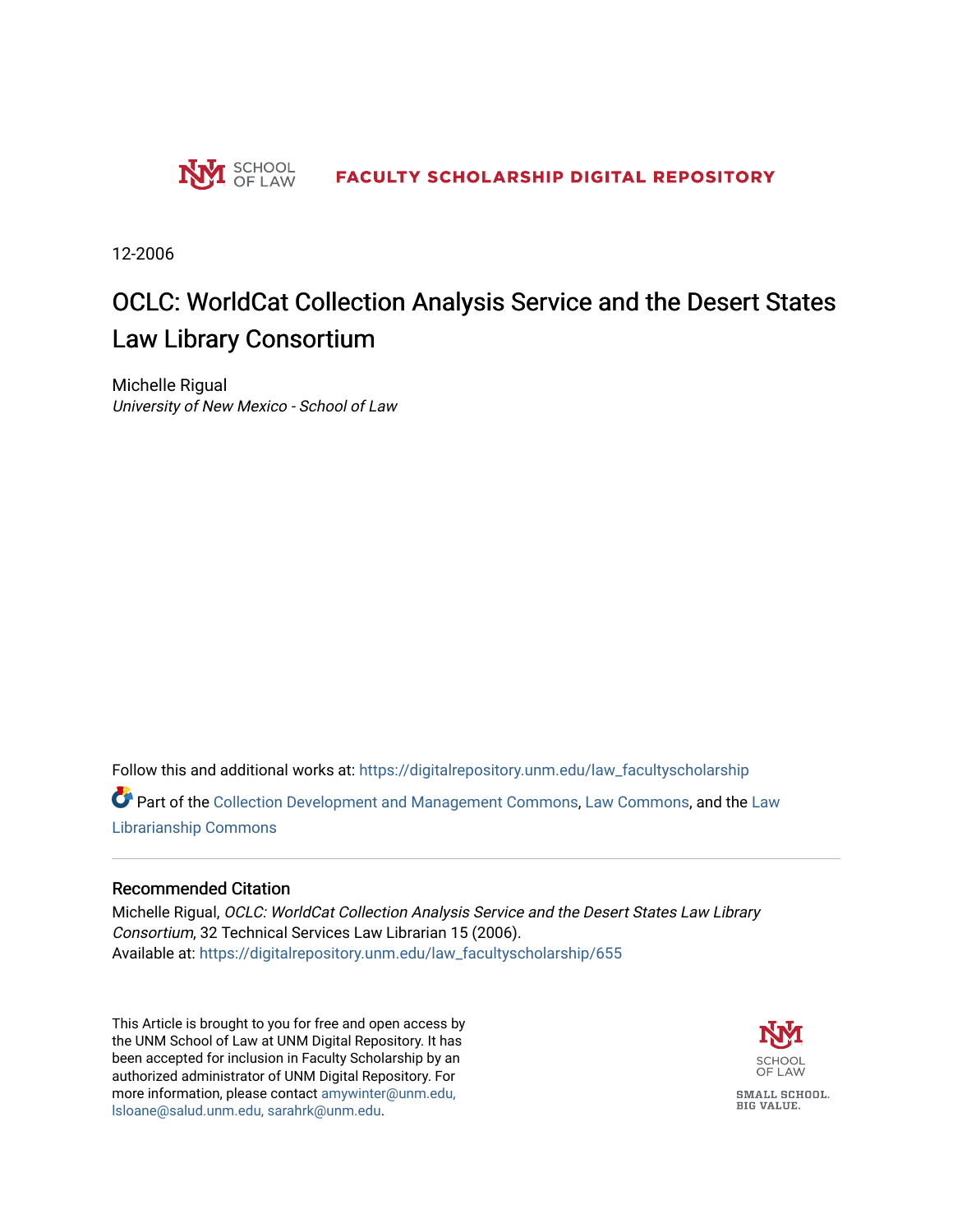



*Elizabeth Geesey Holmes Alexander Campbell King Law Library University of Georgia Law School*

There are a few new and noteworthy things to report in classification. First, early in January 2007 the Library of Congress launched a new Cataloging and Acquisitions website which provides a single source for all cataloging and acquisitionsrelated material available from the Library of Congress. This replaces three existing websites: Cataloging and Policy Support Office, Cataloging, and Acquisitions, and serves as the homepage for the Library's Acquisitions and Bibliographic Access Directorate. According to LC this new website offers a more modem look and feel, easier navigation, improved organization, and better integration with other parts of the Library of Congress website. This new site "will also include links to cataloging and acquisitions-related material on other web sites maintained by the Library, such as the Program for Cooperative Cataloging, MARC Standards, Cataloging Distribution Service, etc." Under the Classification section are links to the Weekly Lists, the LC classification outline, and a form to submit a classification proposal. There is also a link to CDS for Classification Web. I'm looking forward to checking out this new site. Visit the new site at: http://www.loc.gov/abal.

Second, as of December 6, 2006 (list 49) the CPSO's classification weekly lists got a new look. They are using a new automated system to produce the lists. You will notice the absence of italicized "anchor" numbers and lines, which used to indicate the location of the caption in context. Another important change to note is that the order of newly approved numbers has changed. All new numbers that are in a table will now appear at the end of the list, following the approved numbers from the schedule. In the old format numbers from a table immediately followed the new numbers in the corresponding schedule. For examples and comparisons see at: http://www.loc.gov/catdir/cpso/wklstchg.pdf.

Lastly, I read an excellent, though long and meaty, article by Jolande Goldberg which I ran across in an issue *of Cataloging and Classification Quarterly* from 2003 when I was sorting through my reading pile. It is in volume 35, no 3-4 and is entitled: "Development of a Universal Law Classification: A Retrospective on Library of Congress Class K." It was a fascinating and useful journey through the development of Class K, including heated debates between sections at LC and between different factions in the law cataloging world. We are presently reclassifying our foreign law materials, and I found the background information in this article very helpful in understanding how our collection was arranged and where other libraries might have classified these materials before the foreign law classes were completed. I highly recommend it.

This is my final column, as I'm moving to Rhode Island. If you are interested in being a guest columnist for this column please contact Brian Striman, *TSLL* editor.

# **OCLC: WorldCat Collection Analysis Service and the Desert States Law Library** *Michelle Rigual* **Consortium** *University of New Mexico Law Library*

**Special Guest Author because <b>of COLO/RLIN** 

In November 2005, the eight libraries of the Desert States Law Library Consortium (University of New Mexico, University of Arizona, Arizona State University, University of Colorado, University of Denver, University of Utah, Brigham Young, and University of Nevada Las Vegas) licensed OCLC's WorldCat Collection Analysis Service (WCA). Each library was curious to see what the WCA would tell them about their collection's strengths and weaknesses compared to other libraries. As a consortium, we sought to identify our collection gaps by benchmarking the combined consortial holdings against large individual libraries and other consortia. Further, we hoped to maximize each library's unique holdings within the consortium, limiting the amount of money and effort spent on purchasing, processing, and preserving duplicate materials.

WCA is designed to provide objective information concerning the makeup of a library's collection, including subject coverage, age of materials, languages of publication and material types and audience level. Multi-institution comparisons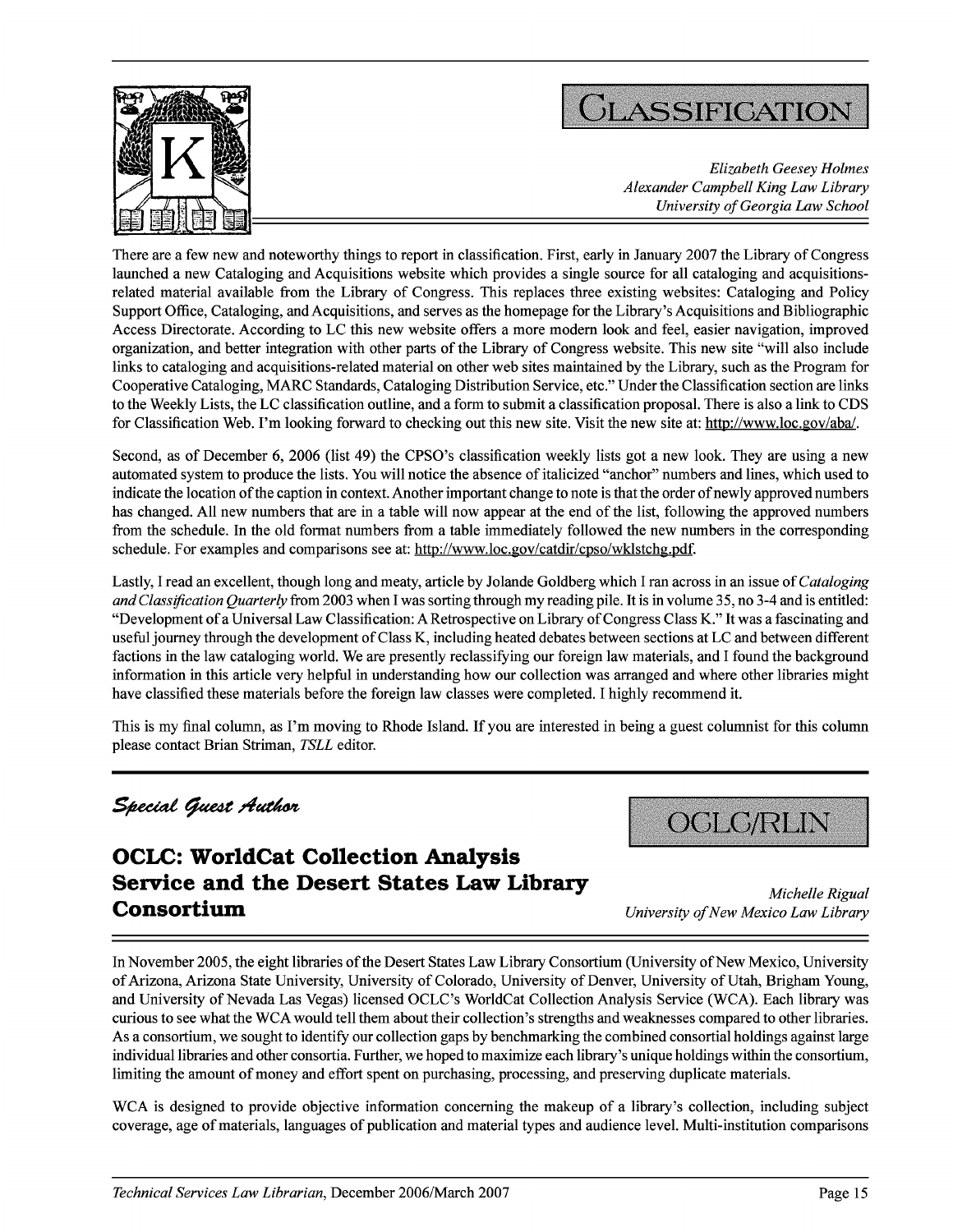provide detail and summary views of how two or more collections overlap or differently specialize, subdivided by subject areas, languages of publication, material types and dates of publication. Desert States librarians who worked with the service considered it a wonderful concept and promising tool, but discovered that it had significant limitations.

Topical analysis within WCA is based on the OCLC Conspectus which includes 32 broad *divisions* such as 'Law.' The Conspectus subdivides further by approximately 500 *categories* such as 'United States, Federal' and 'Public International Law.' At its narrowest are approximately 7,000 *subjects* such as 'Intellectual Property' and 'Public Land Law.' The information is displayed in a chart, clicking on the numbers in the chart allows you to drill down to the title level and see a list of short records. This list can be exported to Excel for graphing or other manipulation.

Using WCA, we were able to see both the number and percent of unique holdings of each consortial library broken down by subject and time. Similarly, we were able to view how much our holdings overlapped with each other. It is easy to use WCA to obtain some interesting, but mostly superficial, data; it is quite a bit more complicated to get meaningful information. Most librarians did not learn to use the service very well because it takes a lot of time and initiative to turn your searches into information that you can act upon. Even after substantial time working with the training materials and the service itself, our most ambitious users still did not feel that they were able to make good use of the data export features. Those investing in this product should budget additional funds and time for training in order to get the most out of it. At the time we purchased there were few active training options, but OCLC and regional providers now offer web seminars and workshops.

### Data Categorization Problems

To me, the most frustrating aspect of the WCA is that the Conspectus *divisions, categories, and subjects* are based on LC call number and divided up in ways that are not useful. Some *subjects* are far too narrow and should be combined with others. For example, no library has more than a handful of titles in the *subjects* of 'Indian Lands,' 'Computers-Law & Legislation,' 'Engineering Law,' 'Manufacturing,' 'Public Property-Public Restraints on Private Property,' and 'Roads and Bridges.' On the other hand, some *subjects* are so broad that meaningful comparisons cannot be made. The most notorious *subject* is 'Law-United States, Federal' (not to be confused with the *category* of the same name). Some topics are not broken out, making them very hard to find. Examples include: 'Supreme Court,' which is hidden in the *subject* of 'Courts, Procedure.' Similarly, 'Human Rights' is safely nestled away from view in the *subject* of 'Comparative Law, International Uniform Law.'

A fellow librarian in the Desert States Consortium has suggested that a good deal of the existing subject organization difficulty could be alleviated by adding a feature that allows the searcher to customize subjects according to call number range. His example is that he would like to be able to search just for "military law" contained in call numbers KF 7201-7749. Currently, this is not possible.

My biggest wish for WCA is different, but related. I would like the service to provide the ability to compare topics that are meaningful in the context of my law school's areas of expertise. Unfortunately, these are topics that do not match up with the Conspectus. For instance, I would like to assess our collection's relative strength in the area of Indian Law. University of New Mexico's Indian collection contains holdings that fall throughout the LC classification, from BL to Z but WCA includes only KF 5660-5662 in Indian Lands and KF 8201-8228 in Indian Law. The Indian Law materials outside this narrow definition cannot be included in comparisons. However, a search on subject headings (FirstSearch's descriptors) would neatly allow comparative analysis of these materials.

## Data Integrity Problems

**A** more serious shortcoming of WCAis the debatable integrity of the data it produces. **OCLC** provides a WCA users' list that was recently the site of a thoughtful, well-documented report from a librarian who calls into question the trustworthiness of the numbers provided by the service. In five tests over a period of months, the exported records included numerous blank entries. When compared against their corresponding display records on FirstSearch, some of these matched up to entries labeled "No Title Available" while others matched up to perfectly visible records. The first few times these blank records were reported to OCLC, the library received a reply email stating simply that the problem was resolved, though it was not. A similar report was made to OCLC in mid-September, OCLC indicated that it would respond within a few days but still has not done so. The blank entries also create problems down the road. Because Excel cannot process the exported blanks, a manual search and removal of blanks is necessary before any data manipulation can occur.

I also experienced blank entries but was not nearly so conscientious about tracking down the source of the blanks or reporting them to OCLC so cannot comment on the record from which the blanks originate or on OCLC's response to problem reports.